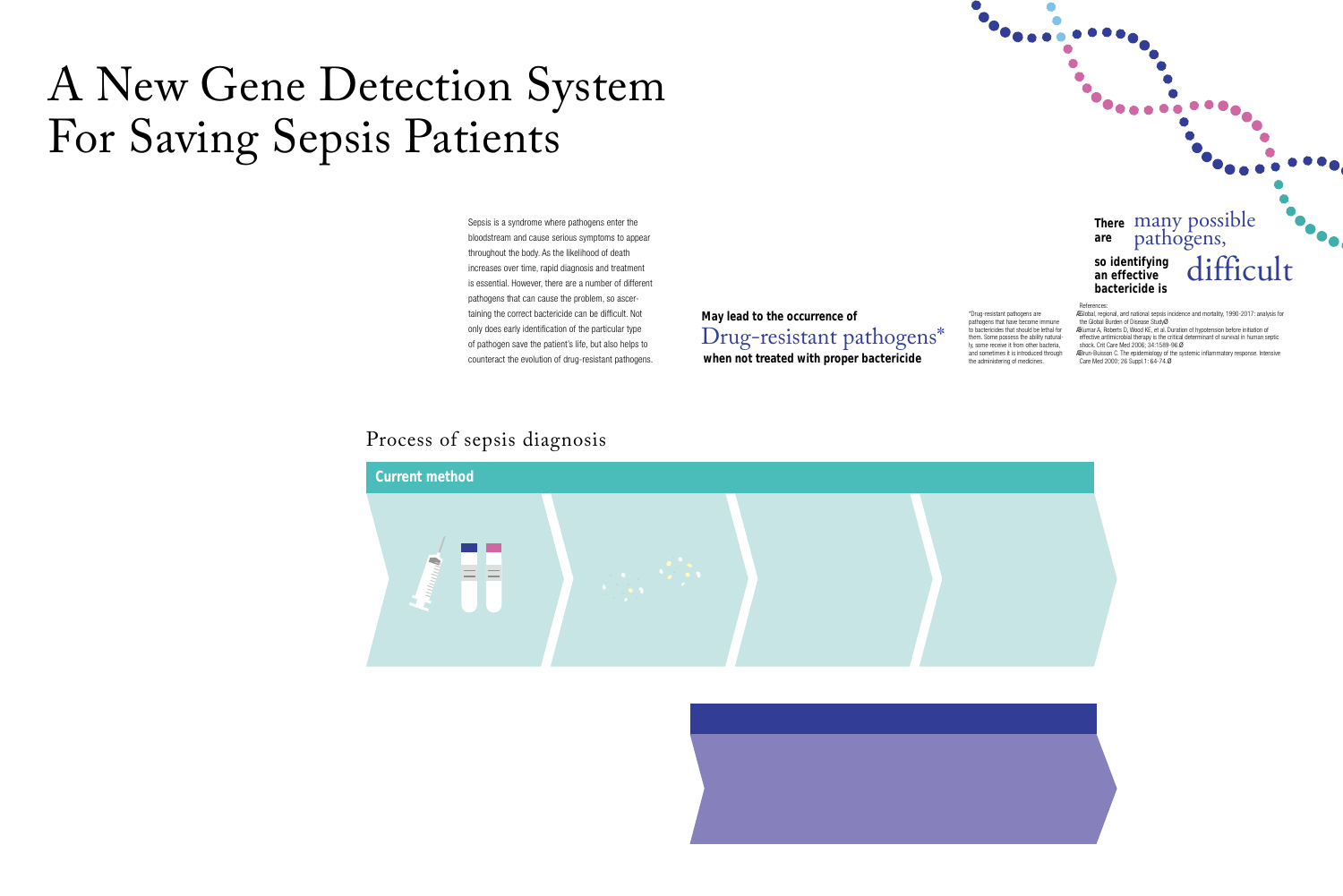Life Innovation Research Institute's development team of the new gene detection system from the Denka Innovation Center is working to see just how quickly they can determine the pathogens responsible for individual cases of sepsis and deliver the appropriate treatment. In current tests to find the pathogens responsible for sepsis, specimens of patients' urine, sputum, or feces are cultivated, the existence of pathogens confirmed and type simultaneously determined, and, whether or not bactericide will be effective is verified. While this testing process is both accurate and effective, it can take over two days to receive the results.

The main benefit of the new system is bringing together the identification code, known as π code, and fluorometric detection methods to achieve highly sensitive, simultaneous multiplex assays. As a result, in addition to being able to determine the relevant pathogens and their immunity to medicine at the same time, the high level of sensitivity is expected to bring test times down to less than a day. Dr. Ide, the Director of the Vaccine & Bio Re-

search Department tells us a little more about the significance of the new system. "As the likelihood of death increases over time, early diagnosis and rapid treatment is essential. An accurate medicine choice also helps prevent pathogens from developing immunities. If we can create a medical equipment (in vitro diagnostics) that utilizes this technology, we will be able to greatly improve sepsis patients' QOL." As well as saving sepsis patients' lives, this new system is a fantastic innovation that also acts as a countermeasure to the evolution of drug resistant pathogens.

Denka Group's Vaccine & Bio Department that engages in development of next-generation vaccines and diagnostic reagents kicked off this project in 2016. They decided to collaborate with Taiwan-based PlexBio, which works on medical equipment development and provides biotechnology services. They also acquired exclusive rights for sales of the new gene detection system in areas such as the infectious disease field in both Japan and the ASEAN region, as well as develop-



ment and marketing rights for test reagents. In March 2016, Mr. Sakai was sent to Taiwan to learn more about the new system. "The areas that our company was responsible for were the reagent diagnostics using the PCR method where genes are magnified, and the detection reagents with  $π$  code affixed to DNA probes. This was the first time Denka had engaged in the development of reagents for genetic testing. While thinking about how much we could make use of PlexBio's expertise as our own, I learnt about the company's technology from their reagent production methods to their machine-based measurement methods."

## Experiment for the Future

Our new gene detection system is expected to refine the current sepsis diagnoses. We spoke to the project members from the Vaccine & Bio Research Department at the Denka Innovation Center who are helping to

# push forward R&D. Life Innovation Research Institute, Denka Innovation Center System that Creates the Future of QOL



Noriyuki Izumiya Group Leader Coordinates the project.

> He ensures that there is an environment allowing research to smoothly progress.

## New gene detection system using the  $\pi$  code

Kentaro Sakai Gathers expertise from PlexBio, and brings together the nine members as the leader





## Mizuho Higuchi

Member of the project team. She develops diagnostic reagents with DNA probes affixed to the π code.

### Sparking innovation in sepsis diagnosis through simultaneous multiplex assays

#### Creating new possibilities for Denka through open innovation

For each π code, a DNA probe for the target pathogen is created through nucleic acid fixation, and the relevant test subject is acquired. Scanning the identification code identifies the pathogen. Furthermore, a fluorescent tag is also attached to the subject, and by combining it with the highly sensitive fluorometric method which identifies the subject by measuring the fluorescence, simultaneous multiplex assays was enabled.

## Simultaneous and multiplex detection of the target!

of the target. DNA probe.

Check this out! nenka's technology target gene.

## of target genes

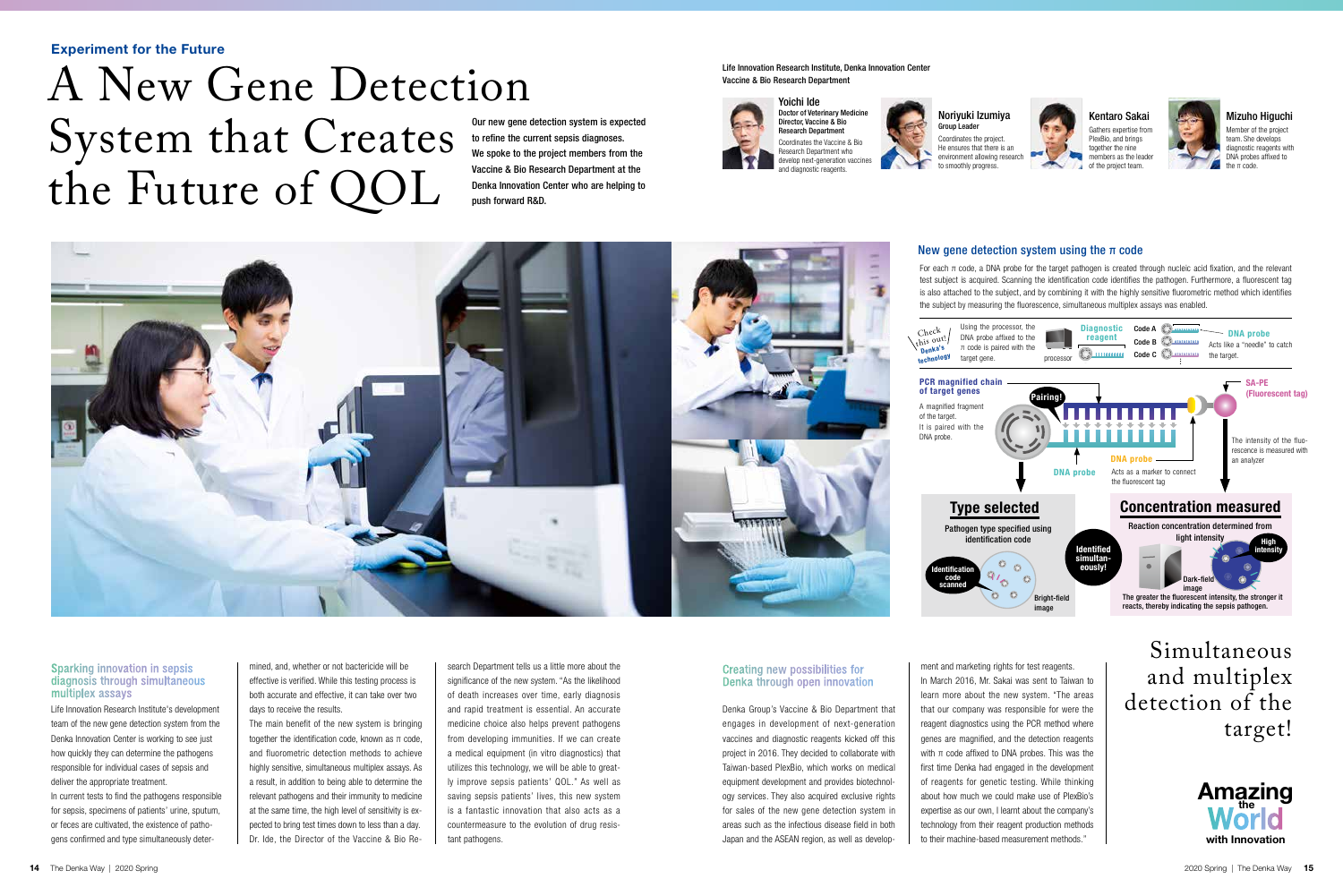In October the same year, the Life Innovation Research Institute's research theme was officially decided. With Ms. Higuchi also joining as a researcher, the team members have been growing, and reagent development has been progressing. Ms. Higuchi tells us that "What makes sepsis so unique is that the pathogens considered to be the cause come in a huge number of forms; they can be either bacteria, viruses, or fungi. My job is to detect the genetic arrangements of the various differing pathogens and organize them. The same type of pathogens can also have different genetic makeups, and I am slowly building up a database through countless trial and error processes." The expertise gained from open innovation with Plex-Bio is now finally starting to take root.

### Making use of Denka's strengths, and continuing to improve to people's QOL

Denka's goal for the near future is to obtain regulatory approval for a product using the new gene detection system. Following this, while paying close attention to the market, they will develop it into a diagnosis platform to accurately meet demands. "The key to success is to show Denka's strengths as a general chemical manufacturer," says Mr. Izumitani, Group Leader. He goes on to tell us how making use of Denka's unique expertise is also important in the commercialization process. "Of course, this system is not made only with healthcare technology, but also involves semi-conductor technology. If and when we enter the quality control phase in the future, I imagine that problems will appear that cannot be solved simply through expertise in bio. At Denka, we have an environment where we can collaborate with people from other fields of expertise, such as those in Electronics & Innovative Products. By bringing together the expertise from all of our divisions, I would like us to make the best products possible for patients."

To finish things up, Mr. Ide talks about the Vaccine and Bio Research Division's vision for the future. "The main feature of simultaneous multiplex assays are that they can be used not only for sepsis, but repurposed to provide testing for other infectious diseases, or illnesses affecting, for example, the respiratory or digestive systems. Through this research, we would like to create a new future for QOL. We will continue to work hard to achieve this."

The high-aiming and enthusiastic employees at Denka will enrich ever more enrich more people's lives in the future.



Clement Huang Sales & Marketing International Sales & Marketing Director (APAC/ME) PlexBio Co., Ltd.

Worked closely with Mr. Sakai to coordinate the development of the new gene detection system.

I was very impressed by Denka's analysis and market research capabilities and the professionalism they displayed in flexibly and rapidly responding to various situations. Thanks to open innovation, the development of the new gene detection system is progressing smoothly. Contributing to people's lives is key to standing out from our competitors in the biotechnology industry, and I am determined to make this project a success in order to serve our customers and sepsis patients.

## Future R&D Schedule

Our current R&D is aimed at applying for pharmaceutical approval for the gene detection system for use in the field of sepsis as quickly as possible. Going forward, we intend to apply the simultaneous multiplex detection process to a variety of different fields.

Examples **Examples** Fungal infections **Full Examples** ■ Viral infections General use in life sciences including research etc.



With the power of chemistry, we want to create a world where everyone can live peacefully.